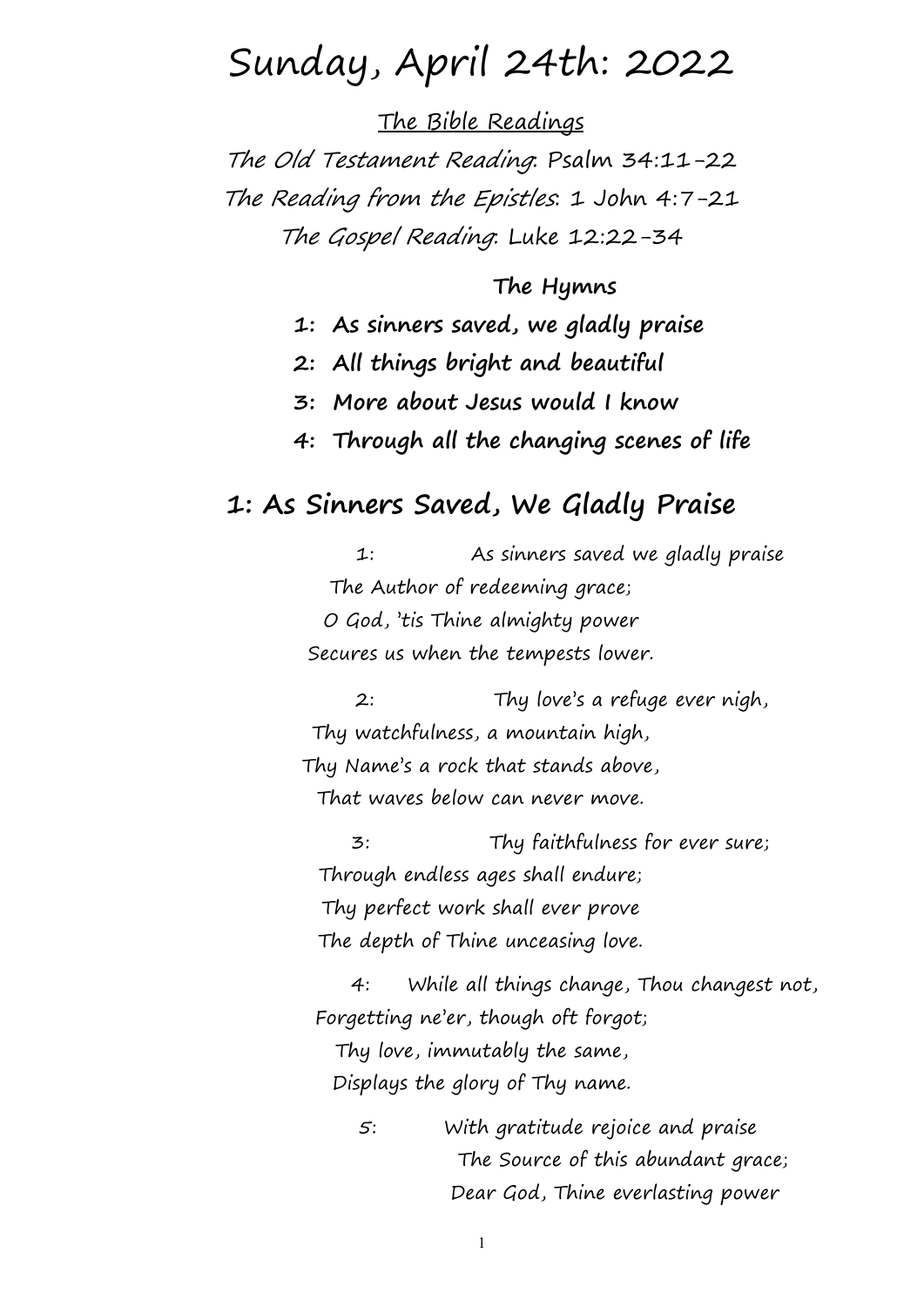Will keep us safe in danger's hour! James Harington Evans, 1785-1859

Few hymn books have carried this hymn. The author was originally an Anglican clergyman, and was <sup>a</sup> minister at Salisbury Cathedral. After 1815, he became <sup>a</sup> Baptist Minister at Gray's Inn Road, London, having become uneasy about certain points of Anglican doctrine. This change caused some controversy. The original has been slightly altered.

## **2: All Things Bright and Beautiful**

He hath made every thing beautiful in his time… [Ecclesiastes 11:3a]

> 1: All things bright and beautiful, All creatures great and small, All things wise and wonderful, The Lord God made them all.

2: Each little flower that opens, Each little bird that sings, He made their glowing colours, He made their tiny wings.

3: The purple-headed mountain, The river running by, The sunset, and the morning That brightens up the sky.

4: The cold wind in the

winter,

The pleasant summer sun, The ripe fruits in the garden, He made them every one.

5: The tall trees in the

greenwood,

The meadows where we play, The rushes by the water We gather every day.

6: He gave us eyes to see them,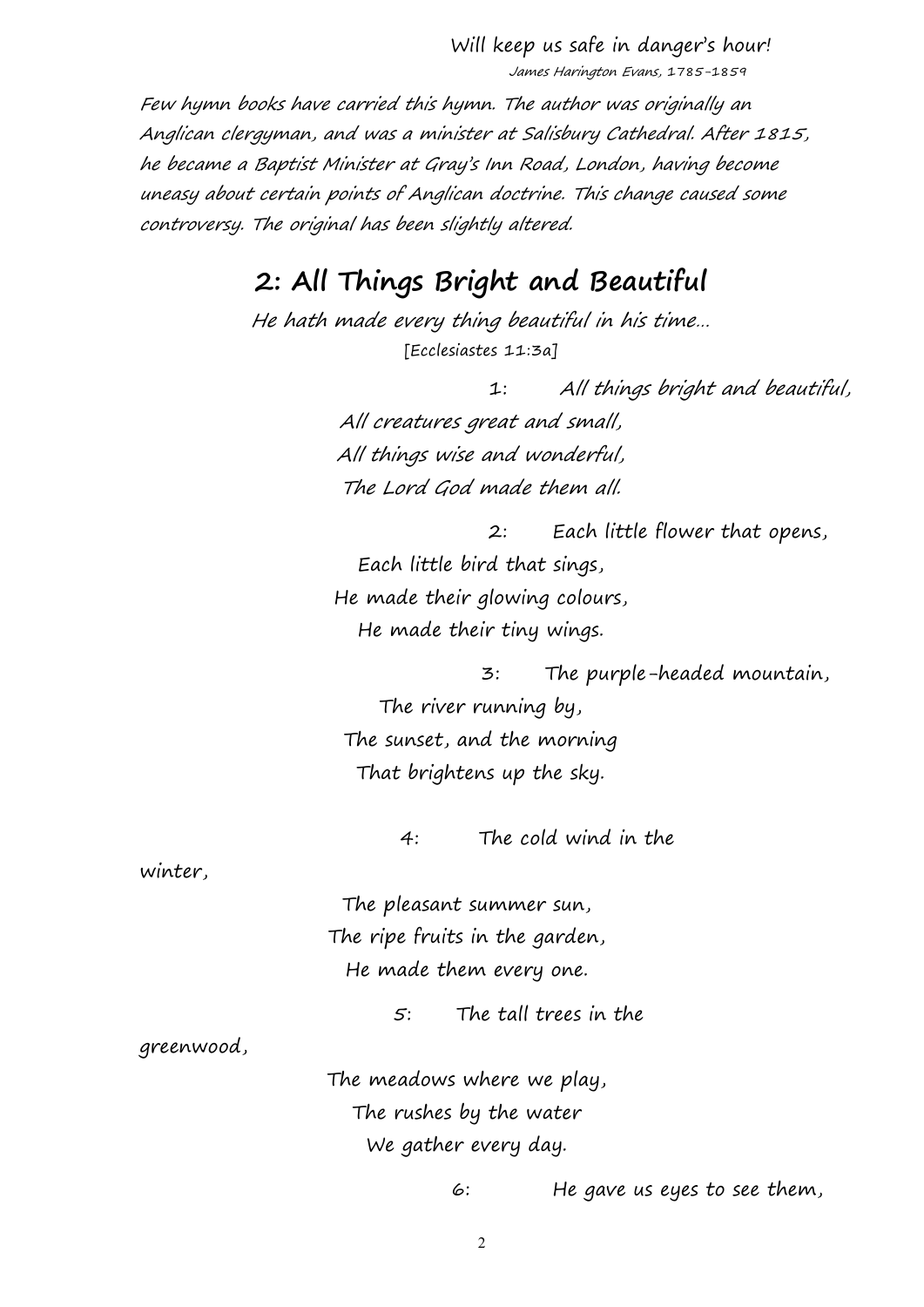And lips that we might tell How great is God Almighty, Who has made all things well. Cecil Frances Alexander, 1823-95

First published in Hymns for Little Children: 1848 The chorus to this hymn was originally - "All things bright and beauteous,

All creatures great and small; All things wise and wondrous, The Lord God made them all."

The words "beauteous" and "wondrous" were altered at an early date. Verse five is often omitted nowadays. The contention has been that few children play in meadows and that they do not gather rushes. However, that misses the point. The verse is not to be read as describing the norm today; rather it is <sup>a</sup> statement of, and an aspiration for the innocence of childhood - something that has been lost in this day and generation.

Of all the children's hymns written in the nineteenth century, this one has been a survivor. In fact, in these days when church attendance is the exception rather than the norm, it has become <sup>a</sup> particular favourite of those who rarely come to church.

### **3: More About Jesus Would I Know**

Then shall we know, if we follow on to know the LORD: his going forth is prepared as the morning; and he shall come unto us as the rain, as the latter and former rain unto the earth.

[Hosea 6:3]

1: More about Jesus would I know, More of His grace to others show, More of His saving fulness see, More of His love who died for me.

More, more about Jesus, More, more about Jesus, More of His saving fulness see, More of His love who died for me.

2: More about Jesus let me

learn,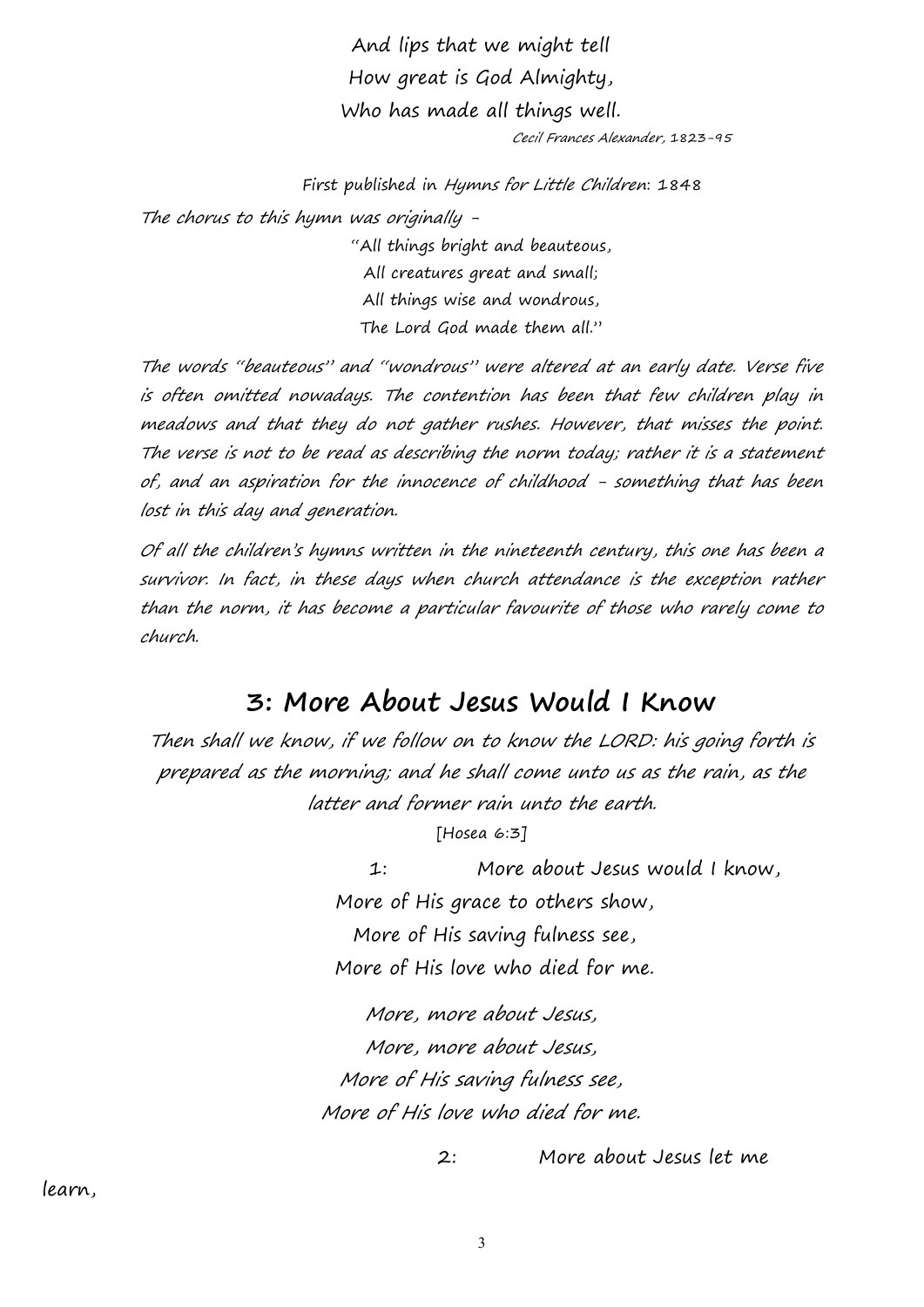More of His holy will discern; Spirit of God, my Teacher be, Showing the things of Christ to me.

3: More about Jesus, in His Word, Holding communion with my Lord; Hearing His voice in every line, Making each faithful saying mine.

4: More about Jesus, on His throne, Riches in glory all His own; More of His kingdom's sure increase; More of His coming, Prince of Peace!

Eliza Edmunds Hewitt, 1851-

1920

# **4: Through All the Changing Scenes of Life**

<sup>I</sup> will bless the Lord at all times: his praise shall continually be in my mouth. [Psalm 34:1]

> 1: Through all the changing scenes of life, In trouble and in joy, The praises of my God shall still

My heart and tongue employ.

2: Of His deliverance I will boast, Till all that are distressed From my example comfort take, And charm their griefs to rest.

3: O magnify the Lord with me, With me exalt His name; When in distress to Him I called, He to my rescue came.

4: The hosts of God encamp around The dwellings of the just; Deliverance He affords to all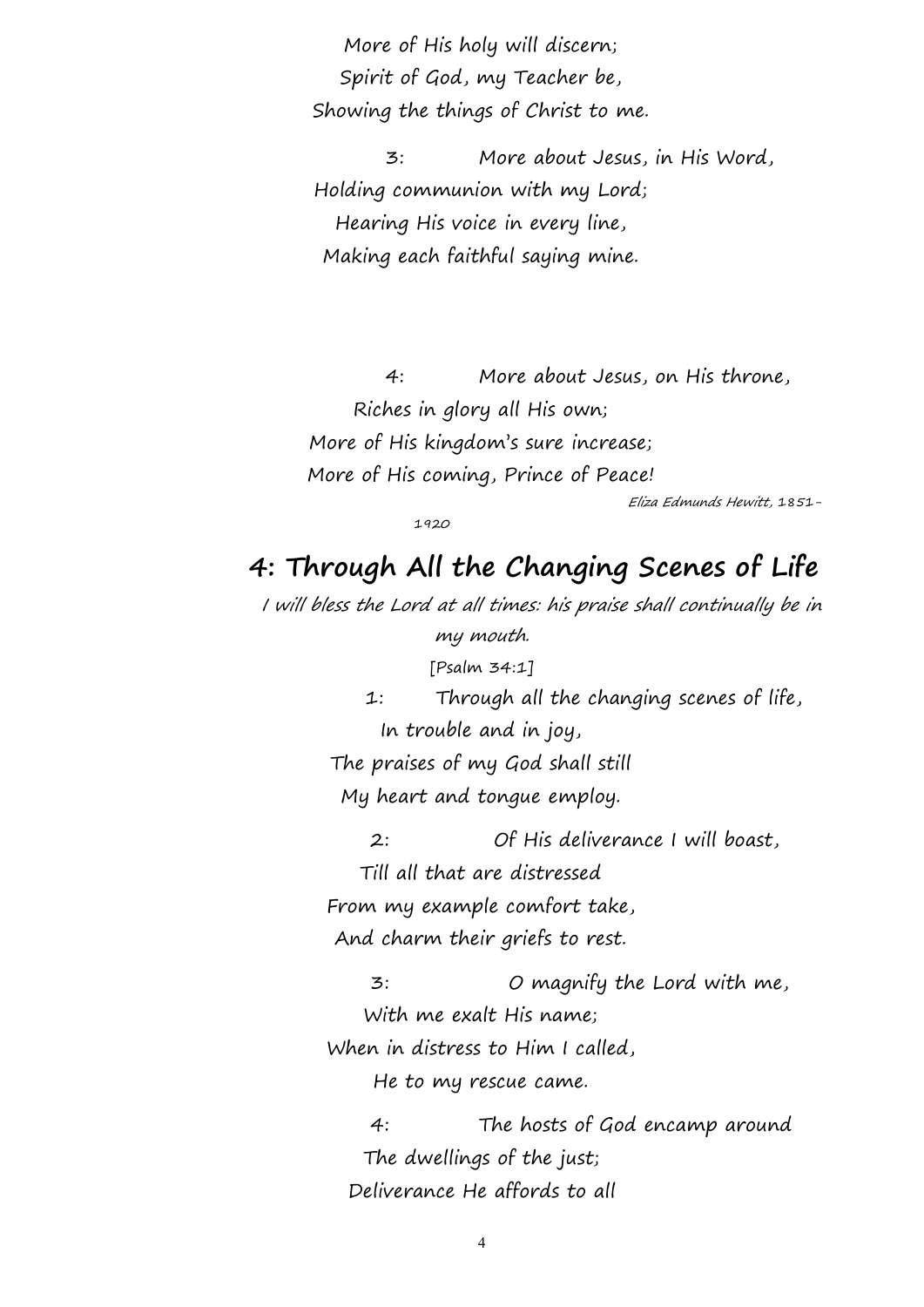Who on His succour trust.

5: O make but trial of His love; Experience will decide How blest are they, and only they, Who in His truth confide.

6: Fear Him, ye saints, and you will then Have nothing else to fear; Make you His service your delight, Your wants shall be His care. Nahum Tate, 1652-1715

Nicholas Brady, 1659-1726

[First published in A New Version of the Psalms of David, 1696]

# The Path to Personal Holiness

Preacher: Mr Peter Murcott

# **1: The Gracious Summons**

Come, ye children, hearken unto me: <sup>I</sup> will teach you the fear of

the Lord.

[Psalm 34:11]

There is something very gracious about the word "Come" when falling from God's lips. He who is eternal, almighty, beyond all power and thought, condescends to consider "frail children of dust,/And feeble as frail",<sup>1</sup> having mercy upon them, because they are but dust, by saying: "Come."

### **An Amazing Summons**

Without the Divine summons, mysteriously conveyed by the Holy Spirit at His will and good pleasure,<sup>2</sup> none would ever turn to the Lord for instruction; for the natural man looks more or less anywhere than the Bible for guidance. He wakes, gets up, eats, goes about the day's business, makes decisions, converses, thinks, watches, reads, listens, and takes notice of virtually anything but the Word of God. Therefore, is it not all the more amazing that the Lord should make rebel sinners first of all willing to listen? He first opens their ears, and then graciously says to them: "Come now, and let us reason together… though your sins be as scarlet, they shall be as white as snow; though they be red like crimson, they shall be as wool."  $3$  $3 - 3$ 

O the wonder of it all! "Come, ye children," says the God the Holy Spirit, the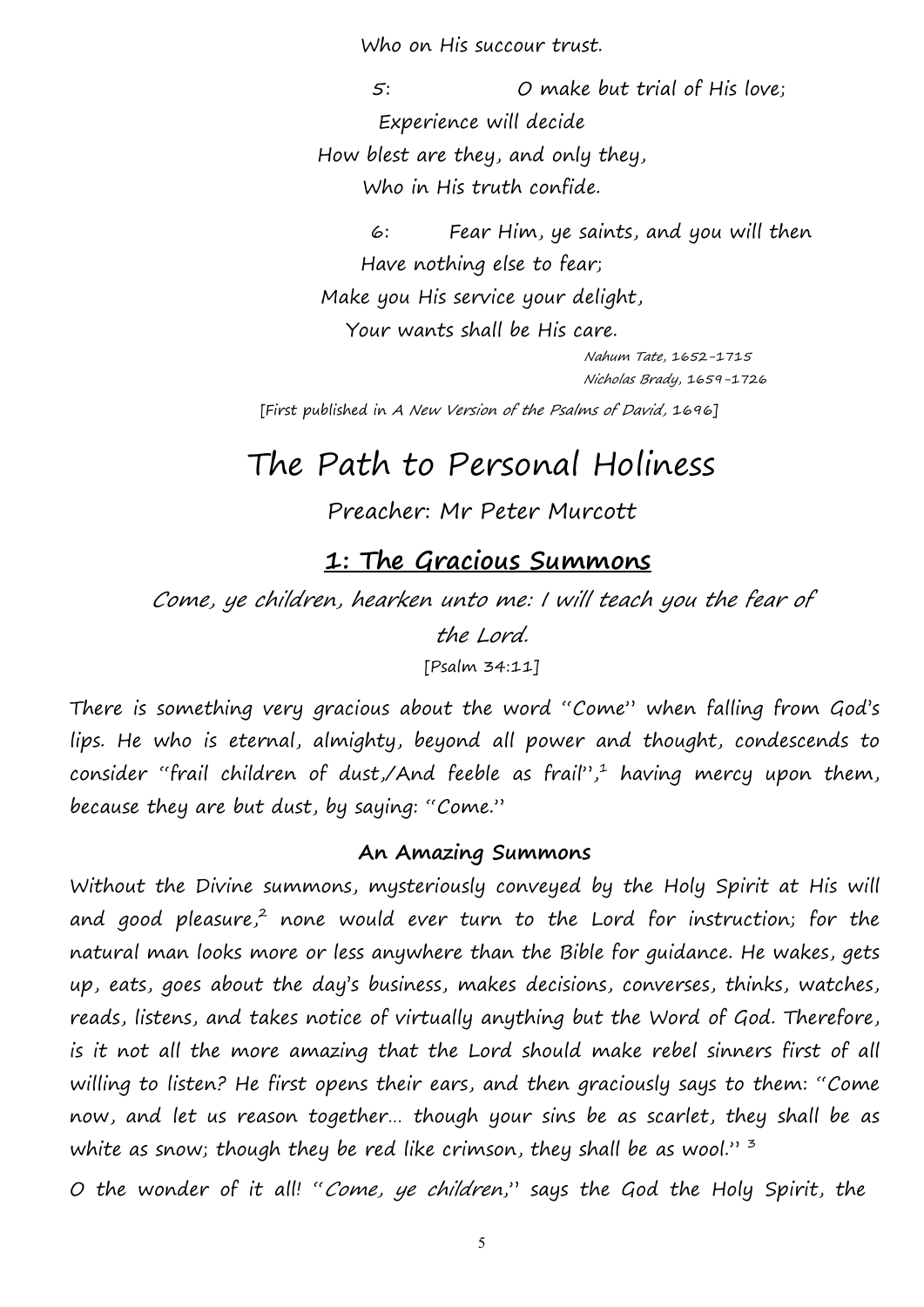Divine Guide into all truth,<sup>4</sup> "hearken unto me: I will teach you the fear of the Lord."

#### **Teachable**

Instruction in truth is the destruction of error; and there is certainly no shortage of error around today. Yet here is a remarkable thing: at their conversion, those who were once rebel sinners become teachable. No longer do their hackles rise at the very mention of the word "instruction". Neither is there any age limit for an admission to God's school. "What tutor shall we find for a child sixty years old?" someone asked, despairingly. Humanly speaking, you won't. The lessons of the world will have become too deeply embedded in him - engraved upon the heart with a pen of iron with the point of a diamond.<sup>5</sup> But this Teacher is no earthly tutor: He is the Spirit of God Himself — sovereign, awesome, mysterious and always effectual. Therefore, since none is too old to turn or to be taught, let each who trusts in Christ obey this gracious and generous command to learn of Him who is meek and lowly in heart. $\degree$ 

#### **The Focus**

Sound teaching consists of clearly marked stages, from the known to the unknown. Too much information simply causes confusion; for there is a mountain of matter in every line of Scripture. So let us focus simply on *fear*, drawing a distinction between that of the spirit of the age and that of the Lord. Our starting point is this: -

1: When fear is based upon some worldly consideration, loss or penalty, such fear is servile

Servile fear haunts mankind. **Proverbs 29:25** puts the matter plainly:"The fear of man bringeth <sup>a</sup> snare: but whoso putteth his trust in the Lord shall be safe." That is an essential lesson that every new believer needs to hear; and it is one that every ongoing believer needs to be reminded of regularly.

"Ye are bought with a price, be not the servants of men," wrote Paul to the Corinthians.<sup>7</sup> That is very sound advice. It means, do not cringingly capitulate to the corruption of the age. Alas, where God's Word and the world conflict, all too many conform to the world  $-$  if only for a quiet life. That, to say the least, is very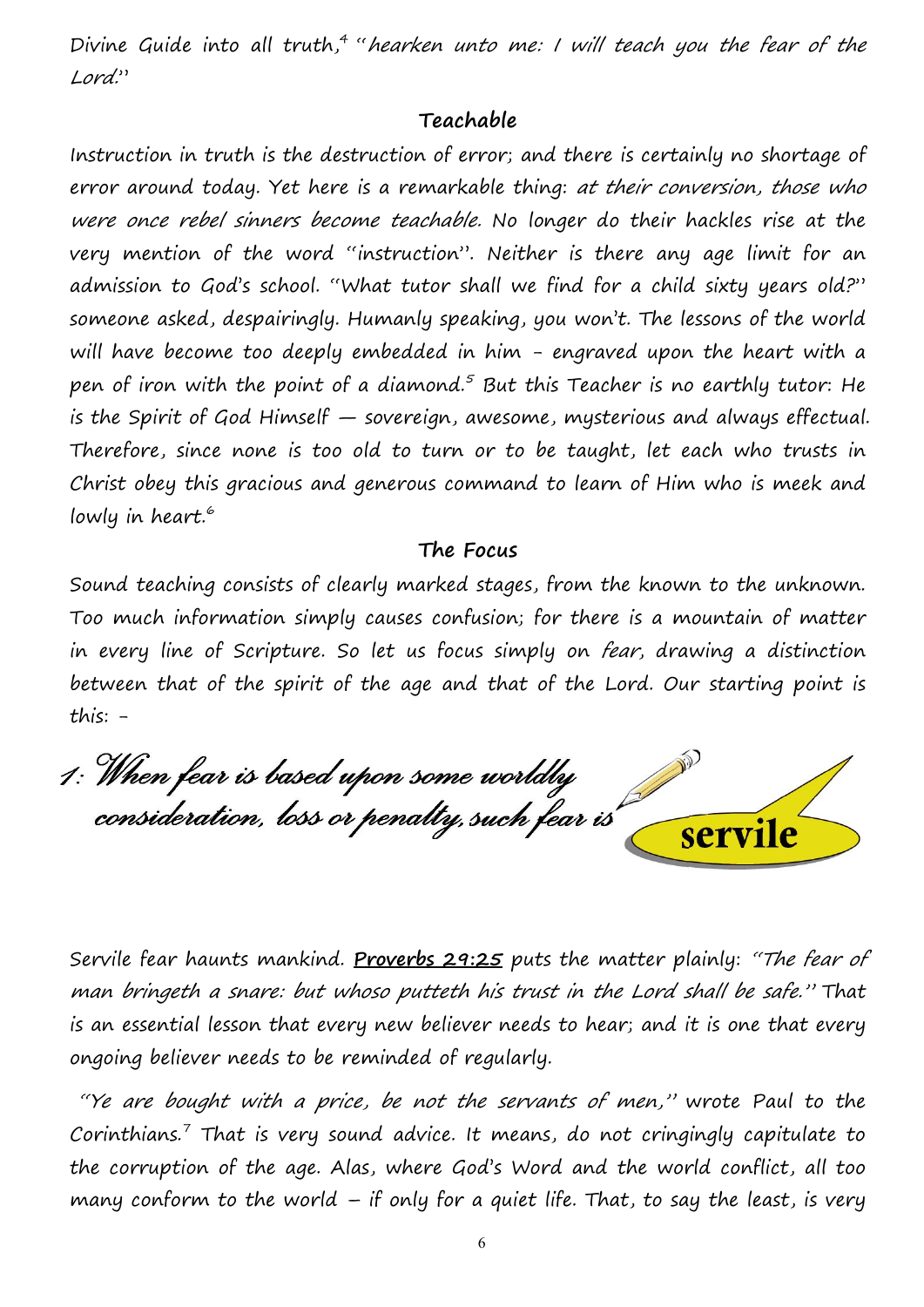unwise; because once you succumb to one demand, be sure that a worse one will follow!

#### **Nothing New**

All this, of course, is nothing new. In the Tudor times, for example, many people altered their religious beliefs with every new monarch.

### **Sir Richard Rich (c.1496-1567)**

**Take, for example, Sir Richard Rich (later Lord Rich), a most loyal servant and supporter of Henry VIII, and an executor of his will in every sense of the word. On Henry's death in 1547,he simply adjusted his beliefs to conform to the Protestantism of the reign Edward VI. On Edward's death in 1553, he radically altered his religious views again to suit those of Mary I; and he became as zealous a persecutor of the Protestant cause as he had previously been its firm advocate.**

**One day, during Mary I's reign, Lord Rich was closely cross-examining a poor man called Thomas Wats. When he asked him about the source of his "heretical views", Rich received this devastating reply: "Sir, you taught them me!…" 8**

Those who are ensnared by servile fears will never make true followers of Jesus Christ whilst they remain in that condition; for they will love the world too much and the things that are in the world.<sup>9</sup> God's Word for them will be like the seed that fell amongst the thorns that was soon choked by the cares and considerations of this life.<sup>10</sup> Let us consider the second type of fear:  $-$ 

2: Fear based upon heavenly rewards,<br>or hell's avoidance may be simply self-serving

This differs from servile fear in that it is focussed upon God; but it is not based upon the fear of the Lord about which the Psalmist speaks. In one sense, it is the fear that often precedes salvation: it is the awareness of the wrath of God against all ungodliness and unrighteousness of men, $11$  yet without a knowledge of *the holy.*<sup>12</sup> It may express itself by serving the Lord out of duty rather than of making His service a delight.

There is another form of self-serving fear, which focusses its attention on the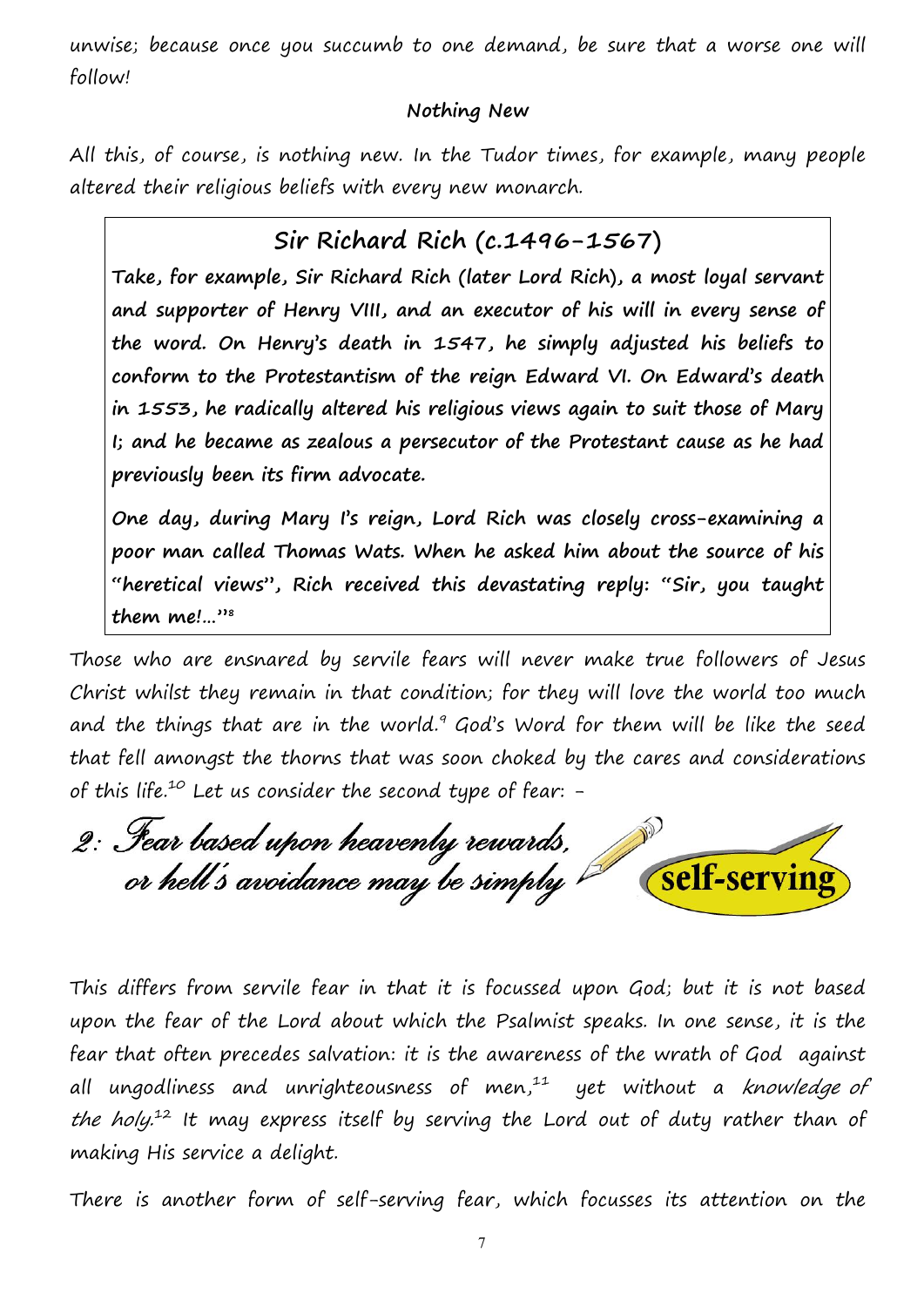rewards of heaven rather than the glorifying of God. On one occasion, there was an argument amongst the disciples about who would be the greatest in heaven.<sup>13</sup> Maybe they were afraid that, unless they staked their claim there and then, the true claimant might lose it. The Lord reproved and corrected them, by telling them that those who desired to be first the same shall be last of all, and servant of all.<sup>14</sup>

#### **Persistent**

Yet this attitude persisted. At a later date, James and John put in a request to sit on the Lord's right and left hand in glory. This led only to further resentment by the others.<sup>15</sup> What should one's true state of mind be?

> **"My God, I love Thee – not because I hope for heaven thereby, Nor yet because who love Thee not Are lost eternally."**

So wrote Francis Xavier in the sixteenth century. The hymn continues –

**"Thou, O my Jesus, Thou didst me Upon the cross embrace; For me didst bear the nails and spear, And manifold disgrace."**  $16$ 

And so we come to the crux of the matter: -

3: Where there is a fear of offending God, because of our heartfelt **filial** love for Him, this fear is truly

That is the fear that the Heavenly Instructor would commend! It is the fear founded on love. It may be described as filial fear: This is the fear that causes believers to seek to know more fully God's will and purpose for their lives – indeed, one supreme purpose: that they may please Him, and Him alone. That is the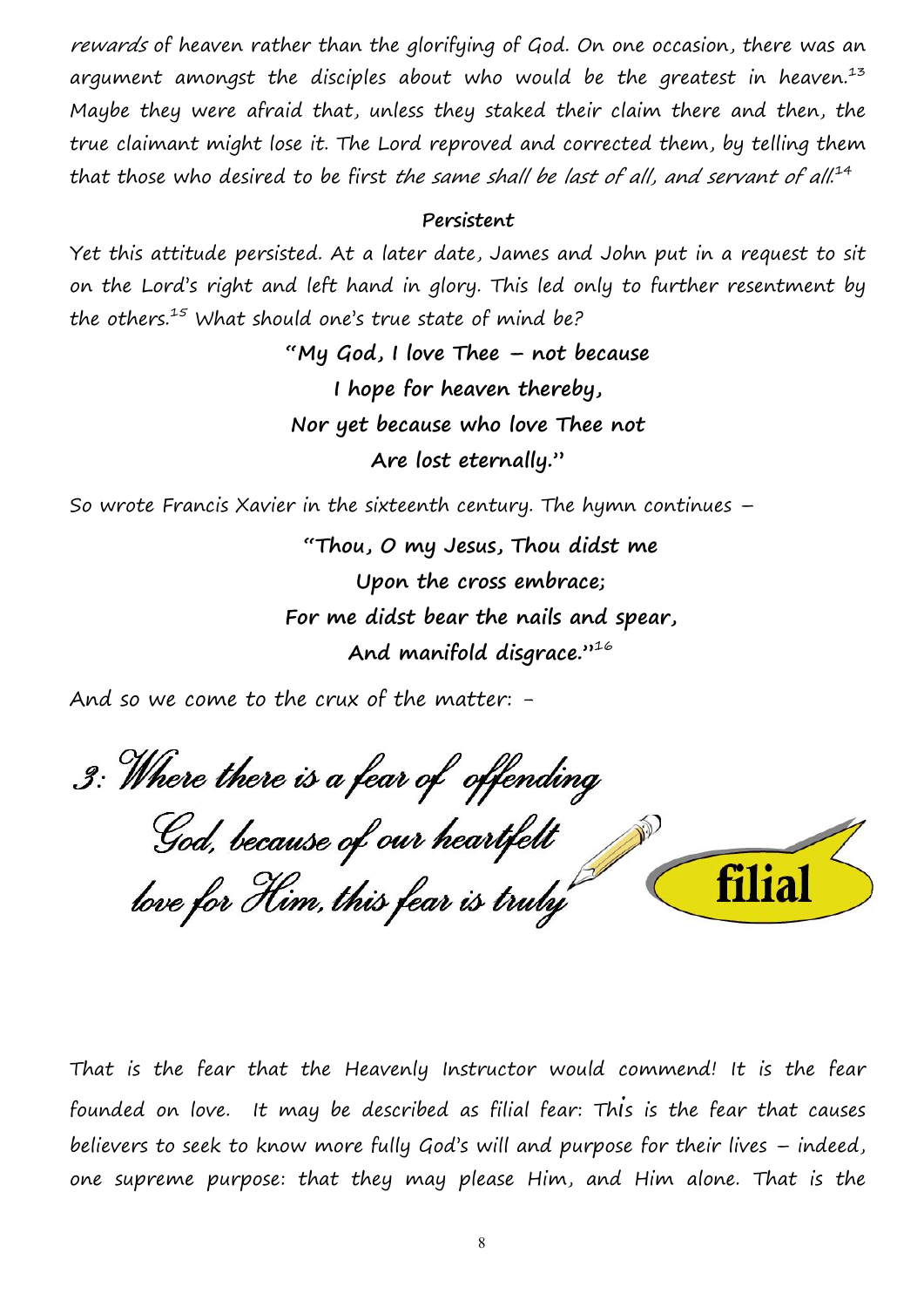essence of what Charles Wesley once called: "The faith that sweetly works by  $love$ ".<sup>17</sup>

#### **Fear Founded on Love**

There is no fear in love; but perfect love casteth out all fear.<sup>18</sup> It abolishes all concern for wealth, power, position or reputation in the worldly sense. It extinguishes all desire for gain in the heavenly sense. It longs for one thing only: to magnify and glorify God, and to enjoy Him for ever. Happy are those who seek for that which will last. Their blessings begin like this: -

> **"Sin, my worst enemy before, Shall vex my eyes and ears no more; My inward foes shallall be slain, Nor Satan break my peace again."**  $19$

> > Isaac Watts, 1674-1748

But that is only the start. The Psalmist says that those who depart from evil, and do good, who seek peace and then pursue it,<sup>20</sup> will find that blessings abound from the Lord whose ears are open to their cry. You can read about the promises in Psalm 34 for yourself, such as –

> **1:** The angel of the Lord encampeth round about them that fear him, and delivereth them;  $21$

**2:** There is no want to them that fear him,<sup>22</sup>

**3:** Many are the afflictions of the righteous: but the Lord delivereth him out of them all… 23

That is the true fear which caused John Wesley to declare: -

**"Give me a hundred preachers, who fear nothing but sin, and desire nothing butGod… such alonewill shake the**

**gates of hell, and set up the kingdom of God on earth."**

To which his brother, Charles, added: -

**"Be it my only wisdom here To serve the Lord with filial fear, With loving gratitude; Superior sense may I display; By shunning every evil way,**